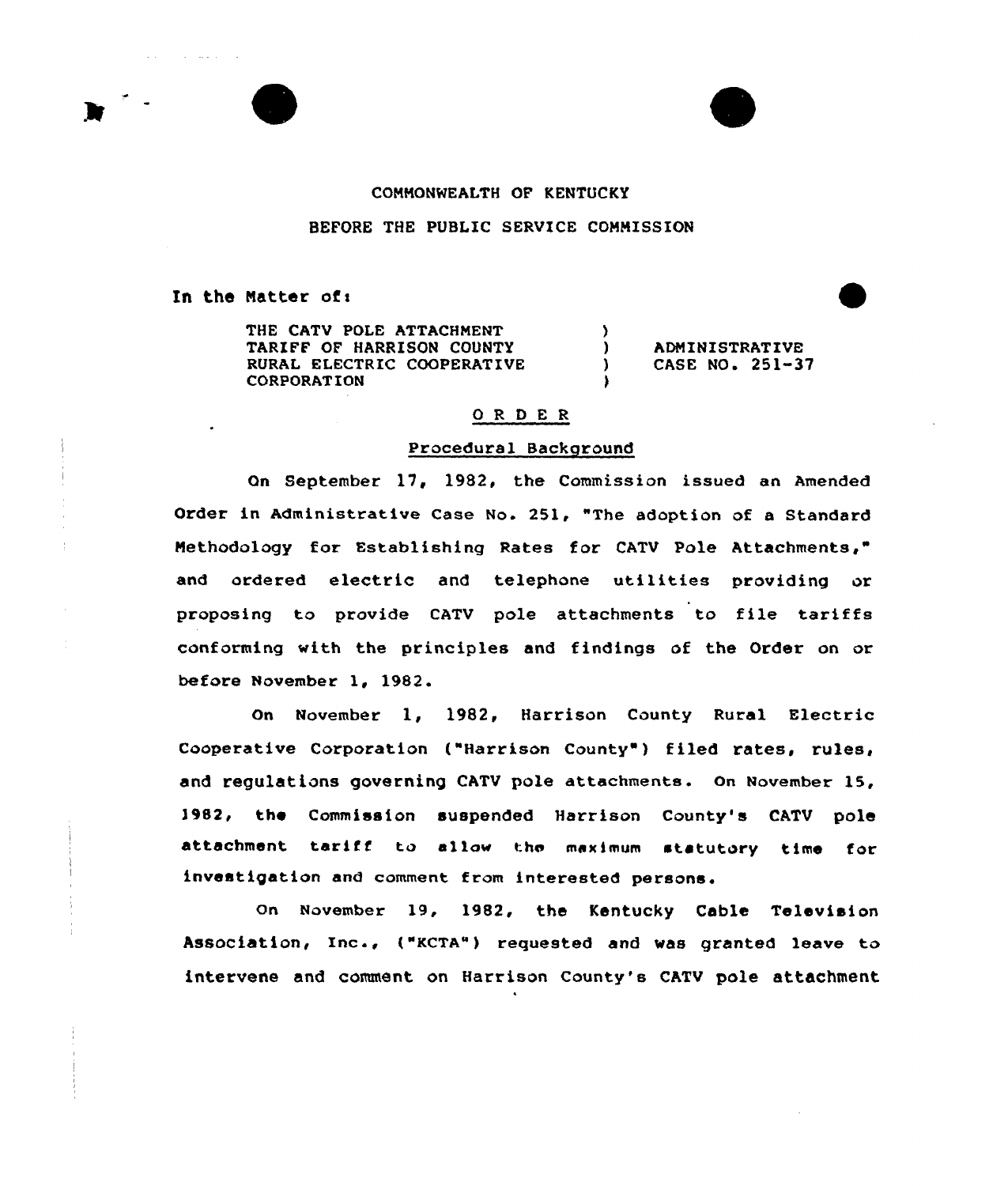

tariff. On January 17, 1983, KCTA filed <sup>a</sup> statement of objections to various CATV pole attachment tariffs, but made no specific objections in the case of Harrison County.

The Commission considers the matter of Harrison County's CATV pole attachment tariff submitted for final determination.

#### Findings

The Commission, having considered the evidence of record and being advised, is of the opinion and finds that:

1. Harrison County's rules and regulations governing CATV pole attachments conform with the principles and findings of the Commission's Amended Order in Administrative Case No. 251, and should be approved, except as follows:

(a) On sheet 2, the late payment provision should be the same as that applied to other commercial classes of service .

2. Harrison County's calculation of its annual carrying cost should be modified to exclude interest expense as this is covered by the "cost of money" component and to include a "cost of money" component of 9 percent as allowed in Case No. 7944.

3. Harrison County should be allowed to substitute 1982 Annual Report information to adjust its annual carrying charge, if the information is available and filed with the Commission.

#### ORDERS

IT IS THEREFORE ORDERED that Harrison County's CATV pole attachment tariff as filed with the Commission on November 1, 1982, be and it hereby is dismissed.

 $-2-$